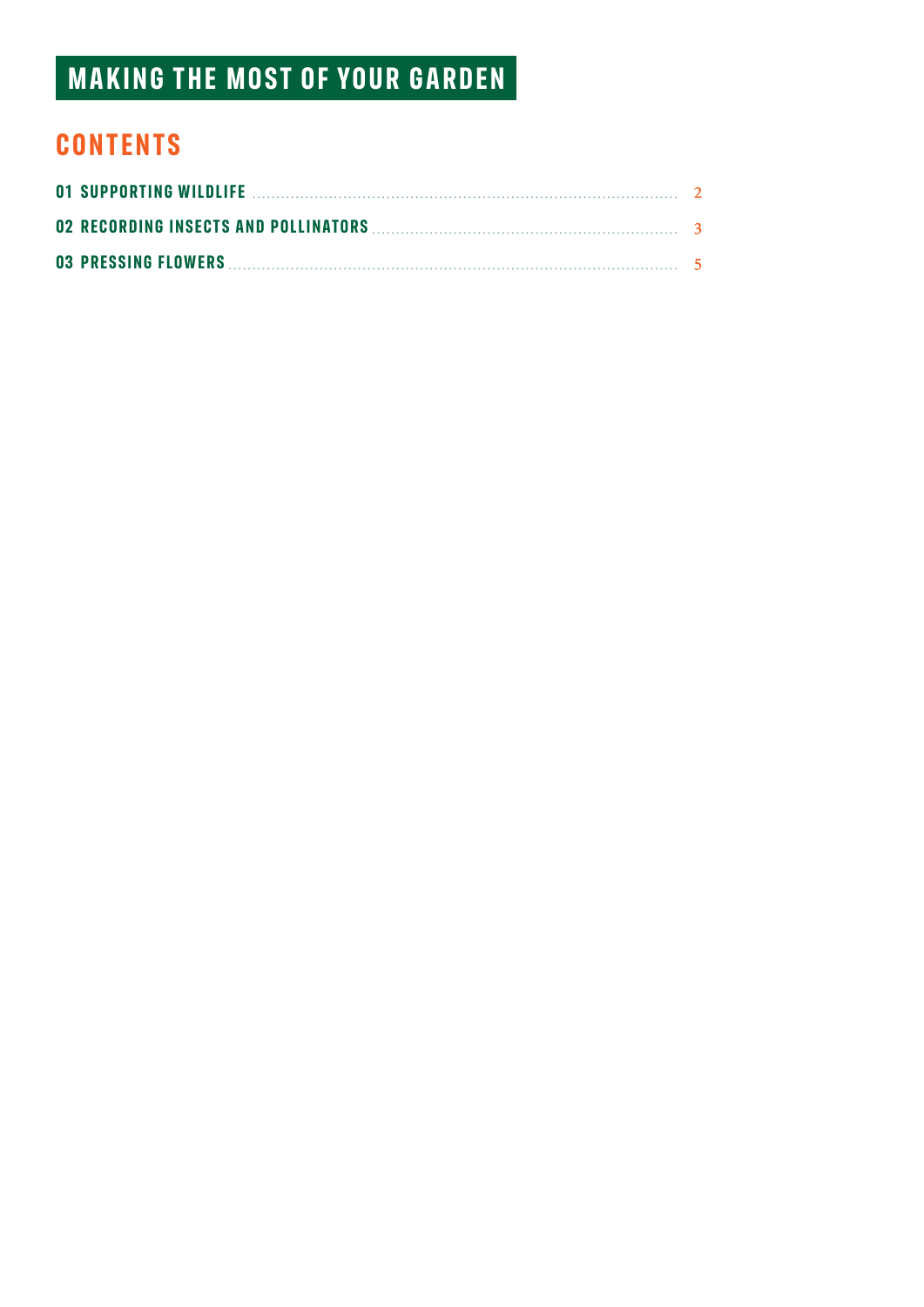# **01 SUPPORTING WILDLIFE**

Encouraging biodiversity is a key aim of the Superbloom project and the seeds that you have been provided with have been chosen because they are attractive to pollinators.

One way to ensure you encourage wildlife is to adopt the ethos that a garden is a shared space for people, plants and wildlife. When thinking about encouraging more wildlife into your garden, the first step it to remember that all living things need opportunities for survival and reproduction. This means ensuring our gardens and grounds have areas where wildlife can find:

- **- Food**
- **- Water**
- **- Shelter from the weather and predators**
- **- Sheltered places to raise young**

The specifics of this will be different depending on the species.

It is also important to notice what wildlife already exists within your school's grounds, so that you can give it the right kind of support. Trying to minimise any habitat loss for the wildlife you have already is a simple first step. This way you can ensure that you consider how best to use the space and make changes to it.

Feeders, leaving areas to go wild (if you have the space), leaving areas of school fields uncut, or creating homes for wildlife are just some of the ways you can support biodiversity.

There is a lot of great information on the internet to support you.

#### *Bird feeders:*

**www.thrive.org.uk/how-we-help/gardeningadvice/gardening-tips/create-homemadebird-feeder** 

#### *Bug hotels:*

**www.thrive.org.uk/how-we-help/what-wedo/new-and-updates/boost-your-garden-bybuilding-a-bug-hotel** 

#### *Creating wildlife gardens:*

**https://www.thrive.org.uk/how-we-help/ gardening-advice/gardening-tips/7-steps-tocreating-a-successful-wildlife-garden**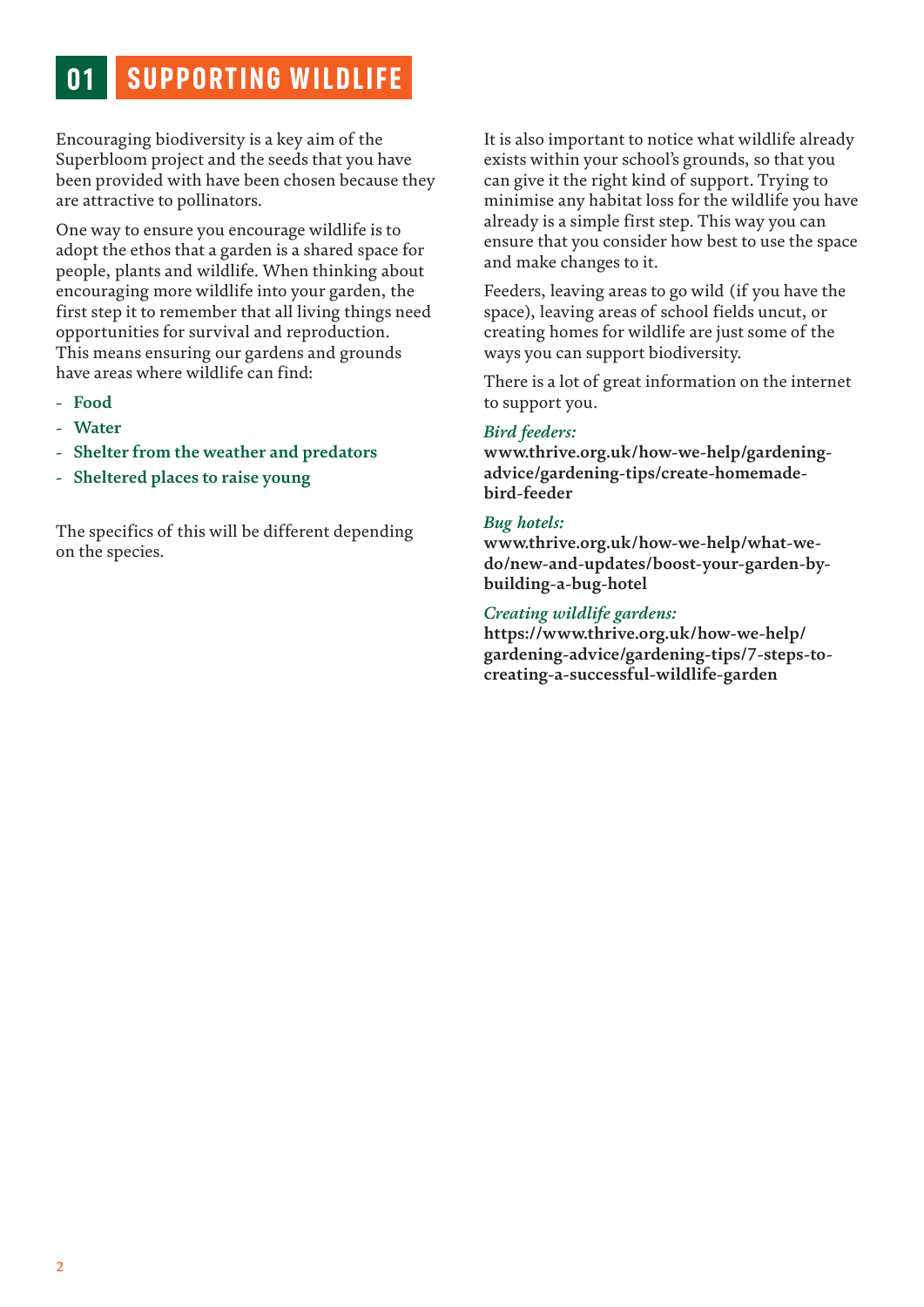## **02 RECORDING INSECTS AND POLLINATORS**

Depending on where your school is located in the UK, your garden will attract different species of insects and pollinators at different times through spring, summer and autumn.

Why not get your students hunting for different varieties of these species? You can use the list below or adapt it as you like. Try using an insect app on a tablet or phone while students are out in the garden to help identify the insects and pollinators they see.

| <b>Bees</b>               |                        |  |
|---------------------------|------------------------|--|
| Honeybee                  |                        |  |
| <b>Bumble Bee</b>         |                        |  |
| Solitary Bee              |                        |  |
| <b>Butterflies</b>        |                        |  |
| Tortoiseshell             | Comma                  |  |
| Cabbage White             | Painted Lady           |  |
| <b>Small White</b>        | Meadow Brown           |  |
| Large White               | <b>Holly Blue</b>      |  |
| Peacock                   | Orange Tip             |  |
| Red Admiral               | Small Copper           |  |
| <b>Moths</b>              |                        |  |
| Silvery Moth              | <b>Burnished Brass</b> |  |
| Six-Spot Burnet           | Cinnabar               |  |
| Hummingbird Hawkmoth      | Angle Shades           |  |
| Garden Tiger              | Elephant Hawk Moth     |  |
| <b>Hoverfly</b>           |                        |  |
| Marmalade Hoverfly        |                        |  |
| Brown Hoverfly            |                        |  |
| <b>Bumblebee Hoverfly</b> |                        |  |

This list is also available to download in Large Print format from the project's learning resources webpage. Print it off to share with your students as they explore their garden.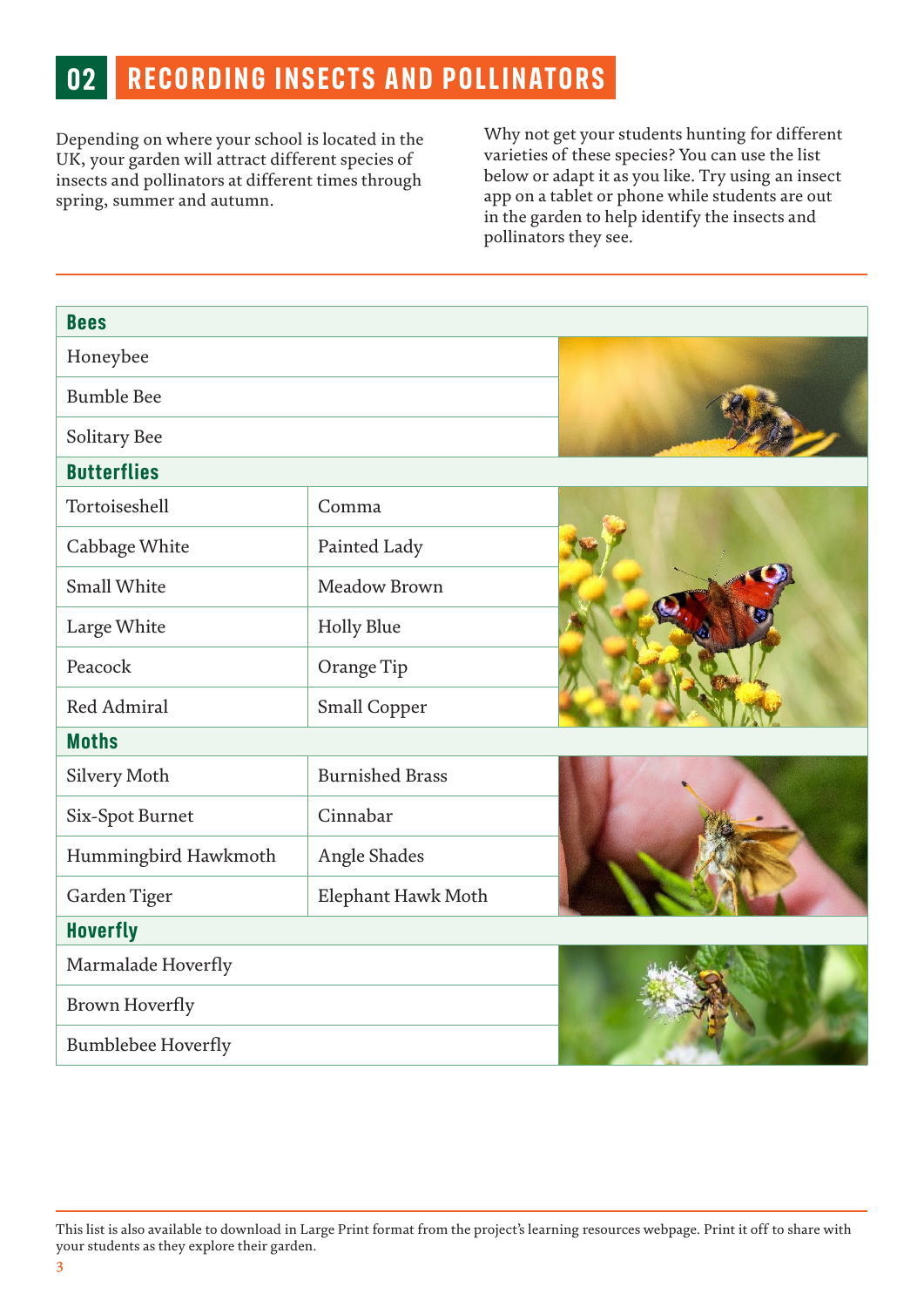#### **Beetle**

False Oil Beetle

Red Soldier Beetle

Longhorn Beetle

Thick-Legged Flower Beetle

#### **Wasp**

Common Wasp

Tree Wasp

Rudd's Ruby-tailed Wasp





**Garden Spider Woodlouse**





**Centipede**



This list is also available to download in Large Print format from the project's learning resources webpage. Print it off to share with your students as they explore their garden.